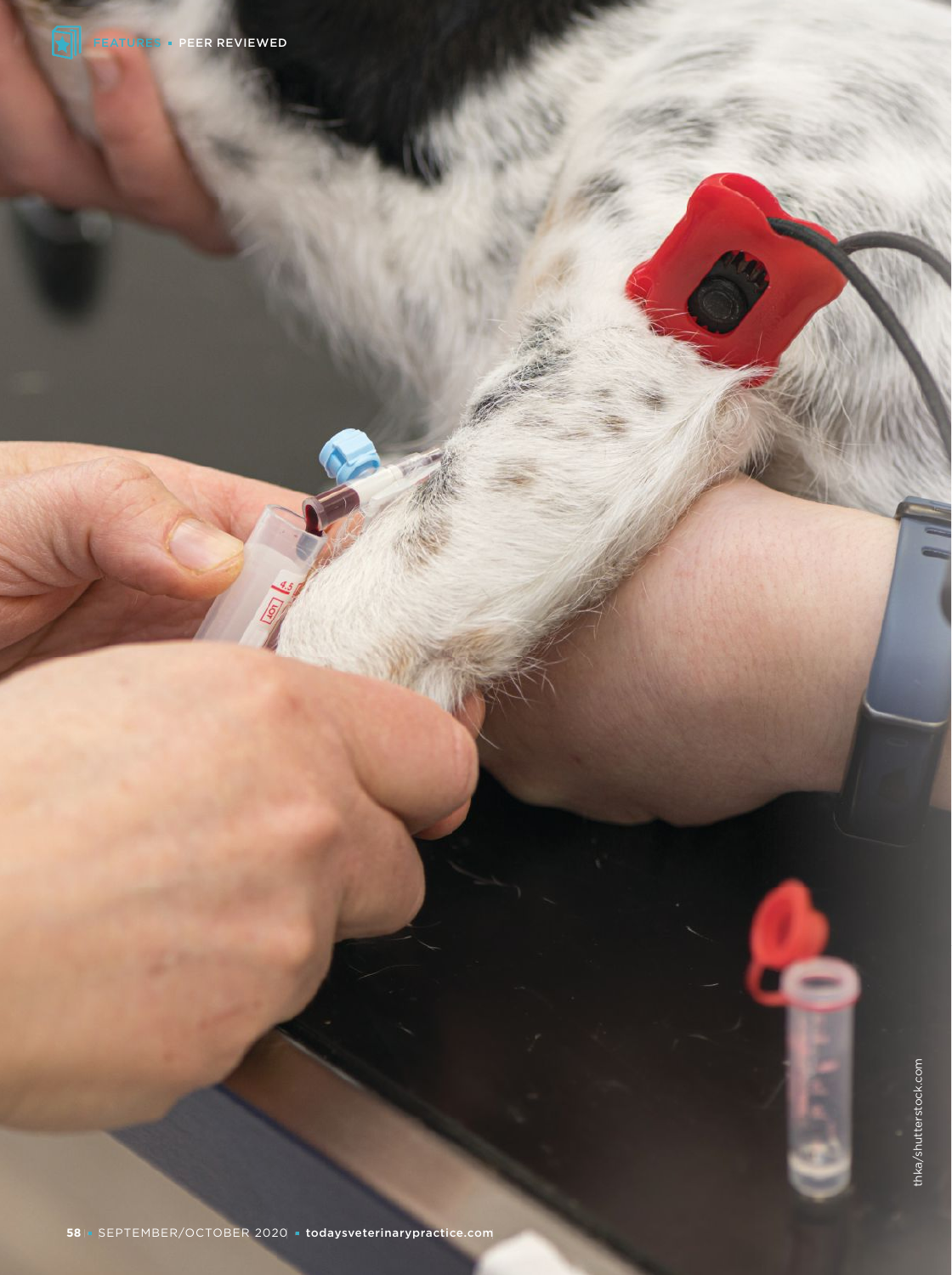## **DIAGNOSTICS**

# **Decoding Vaccine Titers: A Literature-Based Review of Vaccine Titers in Companion Animal Practice**

*Sara E. Gonzalez, DVM, MS University of Georgia College of Veterinary Medicine*

Vaccination of companion animals has proven to be effective and generally safe for the prevention or control of common and potentially lifethreatening diseases. The benefits reach past the individual animal and contribute to herd health, establishing an immune population that helps prevent spread of disease and/or outbreaks. However, the potential for adverse events (ranging from mild to life-threatening) and vaccine failure exists,<sup>1</sup> and development of a vaccination protocol should be an informed medical decision established between the client and the veterinarian and tailored to patients on an individual basis.

As part of this decision-making process, public attention has shifted toward the utility of vaccine titer testing. Vaccine titers are measures of the levels of serum antibodies against pathogens, which clinicians can use to determine whether a vaccination is required. The 2017 American Animal Hospital Association (AAHA) canine vaccination guidelines<sup>2</sup> and the 2015 World Small Animal Veterinary Association (WSAVA) vaccination guidelines<sup>3</sup> incorporate

recommendations for this diagnostic testing in their protocols; in addition, vaccine titer testing is advocated by the American Holistic Veterinary Medical Association. This article provides a literature-based review of the limitations and benefits of this type of testing and guidance for interpreting results.

## WHAT VIRUSES DO VACCINE TITER TESTS APPLY TO?

In the companion animal sector, core vaccine titer testing is well established; diagnostic tests measure antibodies against the common viruses covered in a canine core vaccine (canine distemper virus [CDV]; canine parvovirus [CPV]; and canine adenovirus type-2 [CAV-2], which also provides cross-protection against canine adenovirus type-1) and feline panleukopenia virus (FPV).1 Diagnostic laboratories can also determine levels of antibody against feline herpesvirus (FHV) and feline calicivirus (FCV).

#### **A CLOSER LOOK**

Vaccine titers are measures of the levels of serum antibodies against pathogens, which can be used to determine whether a vaccination is required.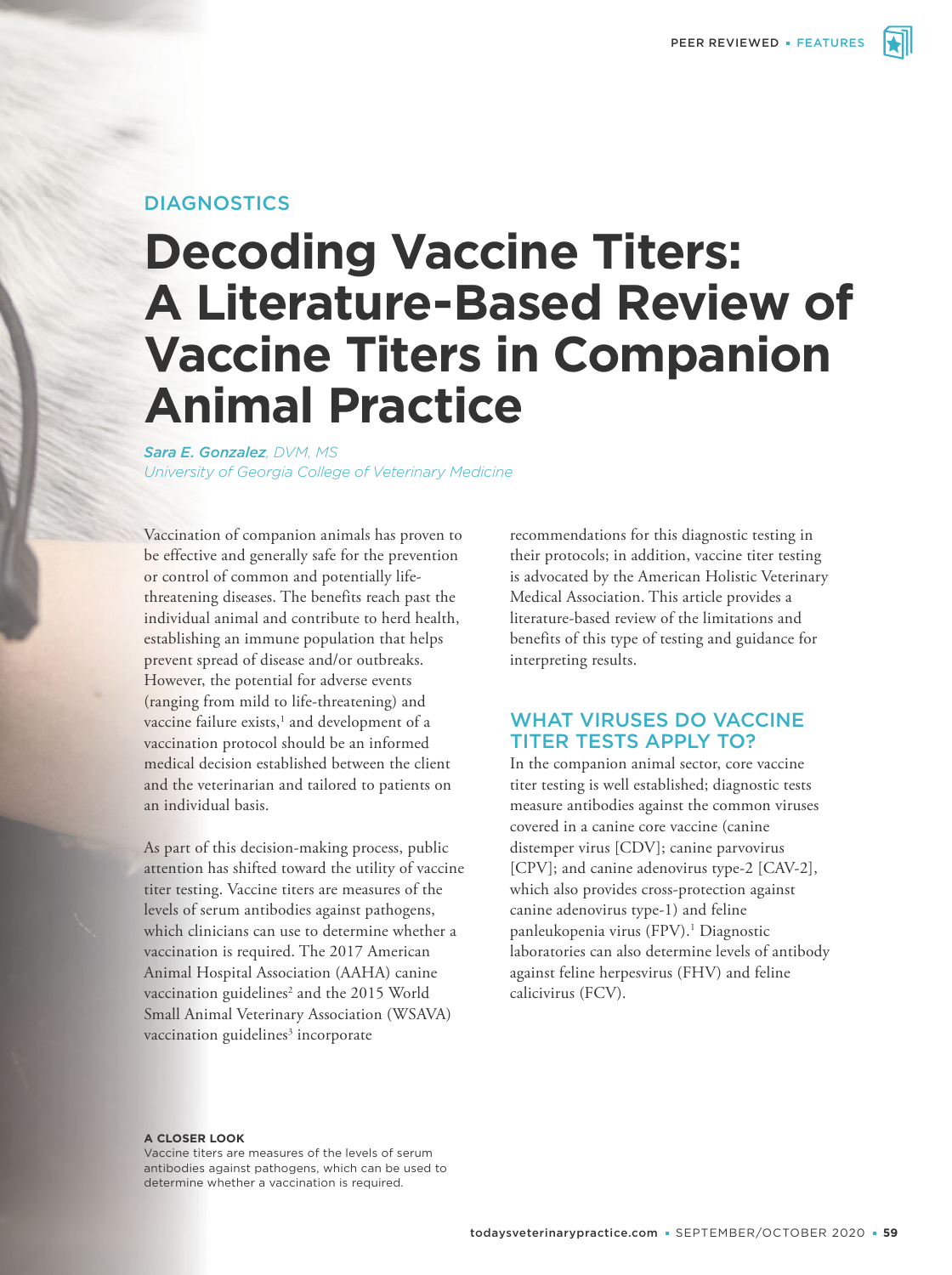## WHAT TITER TESTS ARE AVAILABLE?

The gold standard for titer testing for antibodies against the core vaccine viruses CDV, CAV-2, FHV, and FCV is virus neutralization (VN).<sup>4</sup> For detecting antibodies against CPV and FPV, the preferred method is hemagglutination inhibition (HI).4 These diagnostic tests are available through reference laboratories and have the benefit of detecting functional antibodies and providing an end-point titer, which helps quantify the antibody concentration. Enzyme-linked immunosorbent assay (ELISA) point-of-care tests provide rapid, qualitative (positive/negative) results.

# VN Testing

VN detects neutralizing antibodies, which may also be described as antibodies that inhibit virus replication. In the laboratory, serial dilutions of the patient's serum (e.g., 1:8, 1:16, 1:32) are incubated with live virus and subsequently exposed to cells in culture.<sup>5</sup> If the virus is appropriately neutralized, the cells survive and the resulting dilution is considered that patient's antibody titer. However, if the virus is not neutralized, it will kill the cells. Cell death is detected by microscopic visual inspection, use of dye, or fluorescence, depending on the laboratory.



**FIGURE 1.** Titer testing by virus neutralization (VN) and hemagglutination inhibition (HI). Both tests require serial dilutions of the patient's serum that are subsequently incubated with cells from culture (VN) or red blood cells (HI). In VN testing, cell survival indicates that the patient's antibodies neutralized the virus. In HI testing, lack of agglutination indicates that the patient's antibodies bound the agglutinating virus. The greatest dilution with cell survival (VN) or lack of agglutination (HI) is the patient's titer.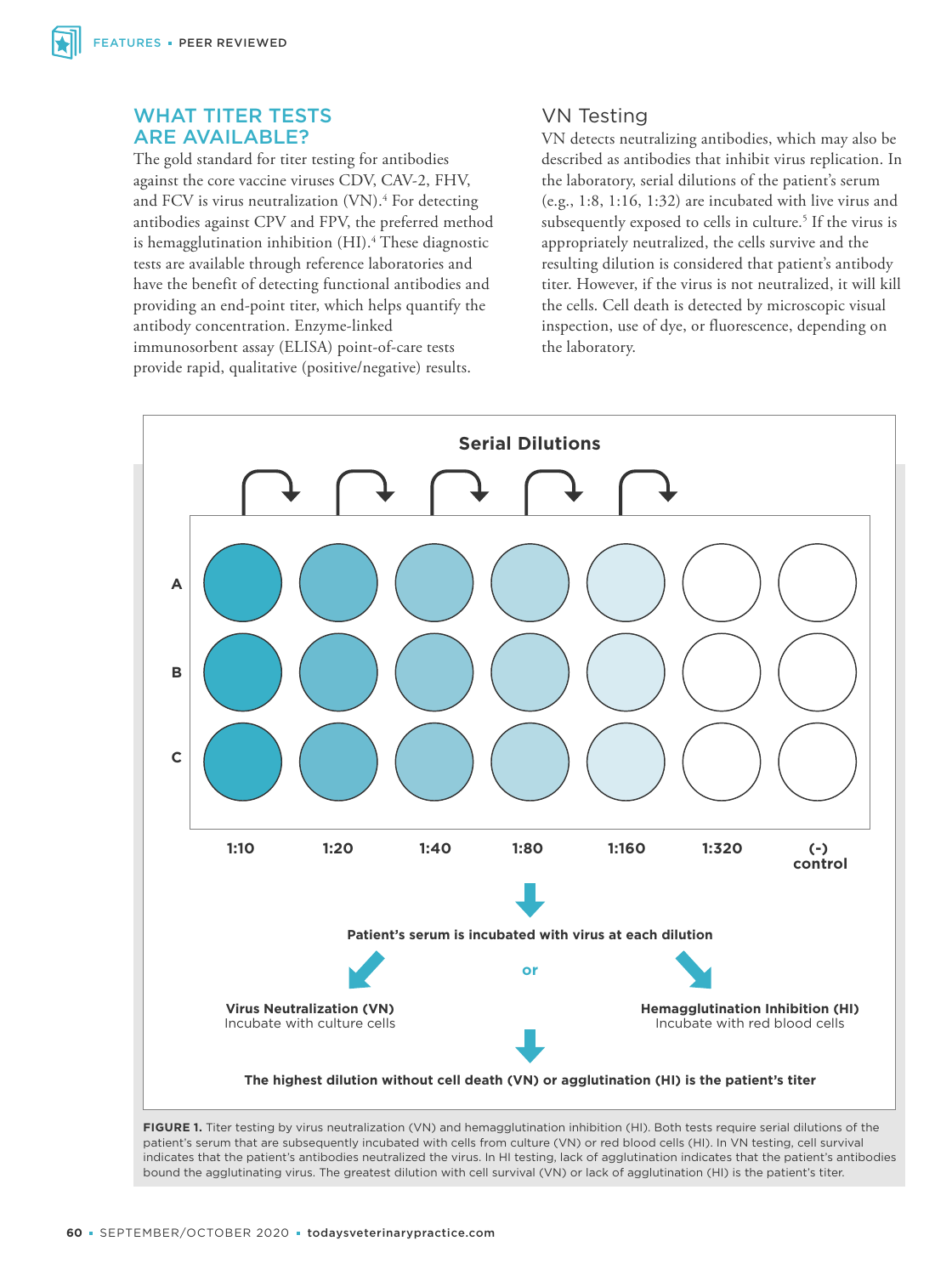# HI Testing

HI is useful for assaying antibodies against viruses that cause hemagglutination, or the formation of a lattice between red blood cells. In this type of testing, live virus is incubated with serial dilutions of the patient's serum and exposed to red blood cells.<sup>5</sup> If levels of antibody are adequate, the virus is complexed (bound to antibodies), leaving a pellet of red blood cells, and the patient is considered protected at the level of that dilution. However, if levels of antibodies are inadequate, the virus will cause agglutination of the red blood cells, which is detected on the microwell plate as a mesh of cells. Therefore, the patient's titer is the greatest dilution at which there are sufficient antibodies to inhibit virus agglutination of red blood cells.

Understanding the methods used for VN and HI testing is helpful for interpretation of results (**FIGURE 1**). Quantitative titers are reported as the dilution value (i.e., 1:160) or the inverse whole number (i.e., 160). Generally, the higher the number (in this example 160), the greater the amount of antibodies present at greater dilutions and the higher the likelihood that the patient is protected from that virus. The reference ranges established by a given laboratory are valuable because the method used can affect these values. For example, if a laboratory's reference range for response to vaccination is >1:80, a result of 1:160 is considered positive. However, a patient with even more antibodies and a result of 1:320 is not necessarily more protected than the patient with the result of 1:160; both are positive results. Numerical titers are beneficial for tracking patients' detectable immune responses over time. To reduce laboratory error, VN and HI typically are performed in triplicate.

## ELISA

In-clinic ELISA tests yield positive or negative results, which cannot differentiate between neutralizing and non-neutralizing antibodies.<sup>6</sup> Despite this limitation, in a study that compared ELISA to gold standard VN/HI testing for 431 shelter dogs, overall accuracy of ELISA testing was 95% for CDV and 98% for CPV antibodies.7

## OTHER TESTS

Aside from canine and feline core vaccine titer testing, veterinarians may be familiar with titer testing for rabies and *Leptospira*. One must consider the legal and diagnostic nuances of these options when considering their use.

Readily available laboratory microscopic agglutination testing (MAT) for *Leptospira* measures primarily IgM and some IgG levels and is more accurate for assessing exposure or infection rather than protection.<sup>6</sup>

**Rabies titer testing.** Several options for rabies titer testing exist. Fluorescent antibody virus neutralization (FAVN) testing is most commonly used for animal export purposes and is performed at specialized laboratories and yields an end-point titer that is converted to IU/mL. This option is associated with a moderate cost and turnaround time. The rapid fluorescent focus inhibition test (RFFIT) is used for rabies titer testing in humans and animals; it is available with end-point (quantitative) and screening (greater than or less than a reference value associated with protective immunity) options. Because of the legal implications of forgoing rabies vaccination, this type of titer testing has limited usefulness with regard to informing vaccination decisions.

*Leptospira* **titer testing.** Readily available laboratory microscopic agglutination testing (MAT) for *Leptospira*  measures primarily IgM and some IgG levels and is more accurate for assessing exposure or infection rather than protection.6 MAT titers against *Leptospira* do *not* correlate well with protective immunity. In addition, MAT does not differentiate between natural infection and vaccination. Typically, MAT titers against *Leptospira* decline within 4 to 6 months after vaccination, despite manufacturers' recommendations for annual vaccination, which are based on challenge studies.<sup>8</sup>

## ARE TITERS A MEASURE OF IMMUNITY?

The goal of vaccination is to create protection through immunologic memory by stimulating both humoral and cell-mediated immunity. Titer testing measures humoral immunity through levels of blood antibodies against a particular pathogen. Antibodies are formed by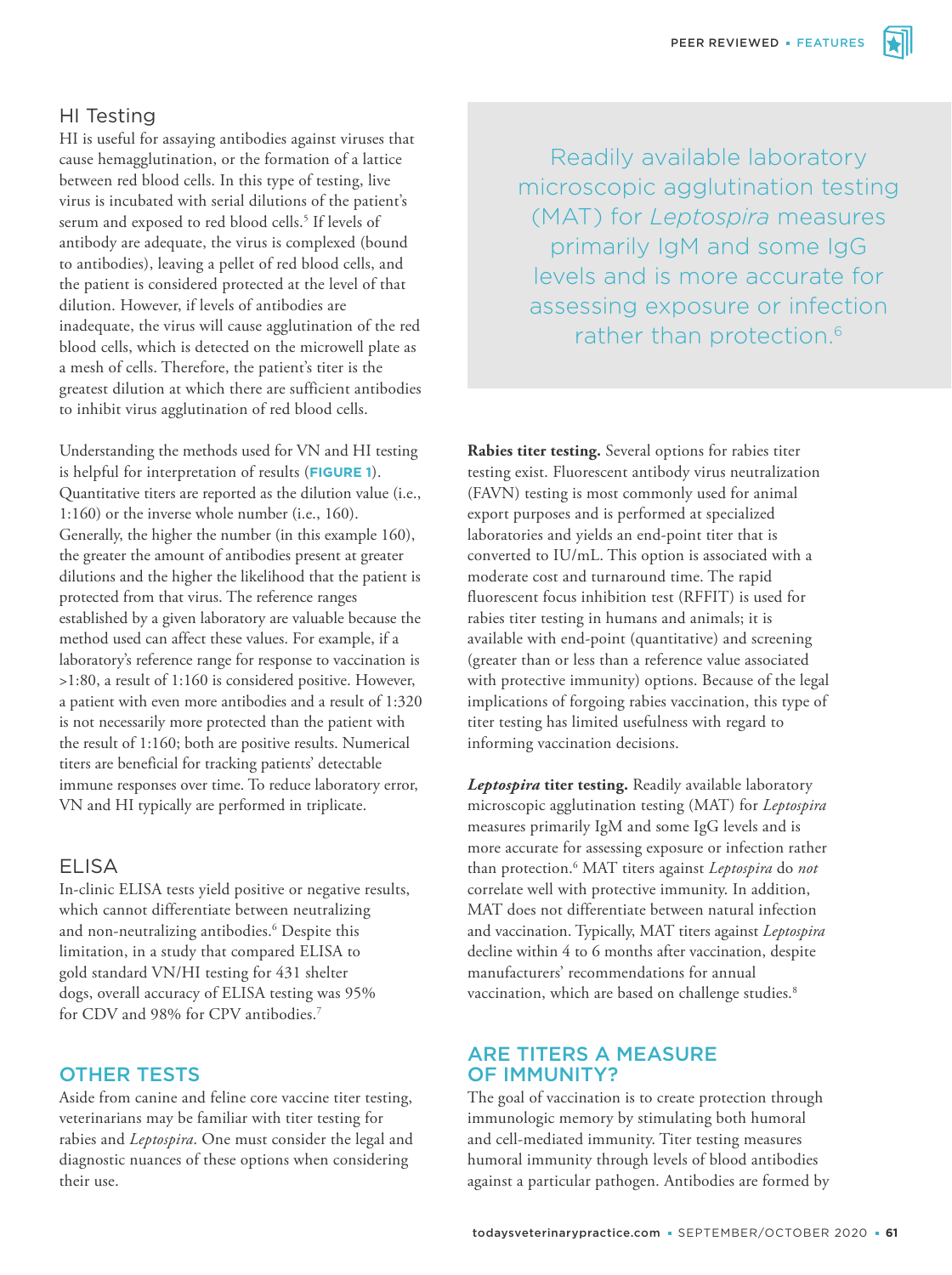#### **BOX 1 Viruses with Excellent Correlation Between VN/HI Titers and Protective Immunity**

- Canine distemper virus
- Canine parvovirus
- Canine adenovirus
- Feline panleukopenia virus

the body in response to protection (i.e., vaccination) or infection/exposure. Titer testing alone does not differentiate between these mechanisms. Detection of functional antibodies (e.g., with VN and HI titer testing) at appropriate levels indicates that a dog or cat should be protected when exposed to a given virus. The amount of circulating antibody is upregulated or down-regulated, according to exposure. The immune system also responds to attack with cell-mediated immunity through memory B and T cells, which cannot be measured reliably. Full assessment of vaccine efficacy would require a challenge study, which is not feasible for client-owned animals.6 Therefore, a patient with lower titer results may be able to mount an appropriate immune response,<sup>9</sup> but succumbing to the given disease is unlikely for a patient with positive VN/HI results.

The type of disease produced by an infection can help determine whether circulating antibodies (primarily IgG, some IgM) should be indicative of immune status. Infections most susceptible to protection by circulating antibodies are systemic infections.6 According to comparison with challenge studies, antibody titers against viruses such as CDV, CPV, CAV,<sup>10,11</sup> and FPV<sup>12</sup> have a well-established correlation with protective immunity (**BOX 1**). In a study of 10 specific pathogenfree (SPF) puppies vaccinated against CDV, CPV, and CAV, serologic testing indicated that all vaccinated puppies maintained immunity and all resisted challenge at 4.5 years, except for 1 dog that did not respond to CDV vaccination.<sup>11</sup> In another study, researchers vaccinated SPF cats against the feline core vaccine antigens and monitored serologic response and response to challenge at 30 to 36 months.12 The positive predictive value of HI serology for resistance to challenge with FPV in this study was 100%.

Protection against mucosal infections, such as FHV and FCV infections, is often provided by mucosal

immunity (secretory IgA), and therefore titers of circulating antibodies against the agents of mucosal infections provide only a fair-to-good correlation with protective immunity.<sup>6</sup> Similarly, the expectation of prevention associated with parenteral FHV and FCV vaccination should be to mitigate clinical signs of disease and reduce virus shedding, not necessarily to prevent infection entirely.

## TO TITER OR NOT TO TITER?

As previously stated, the most established predictors of immunity are titers against CDV, CPV, CAV (the common viruses covered in a canine core vaccine), and FPV (1 of the 3 components of the feline core vaccine). A variety of circumstances affect whether titer testing is indicated or elected for a patient (**BOX 2**), and include immunocompromised status, vaccine reaction history, and genetic nonresponsiveness.

In immune-suppressed patients, such as those undergoing chemotherapy, the need for or response to vaccination can be determined through titer testing and used to assess health status. Titer testing also offers the advantage of assessing humoral immunity for patients with immune-mediated diseases that could be triggered

# **BOX 2 To Titer or Not to Titer?**

#### **Advantages**

- I Identify genetic nonresponders
- **Evaluate health status of immune**suppressed animals
- **Provide basis for vaccination decisions** for animals with history of vaccine reactions
- **Provide basis for vaccination decisions** for animals with history of immunemediated disease
- Address client concerns about vaccinations

#### **Contraindications**

- **Young puppies**
- **Patients with unknown vaccination** history
- Animals in dense populations or at high risk for exposure
- **Legal implications of forgoing rabies** vaccination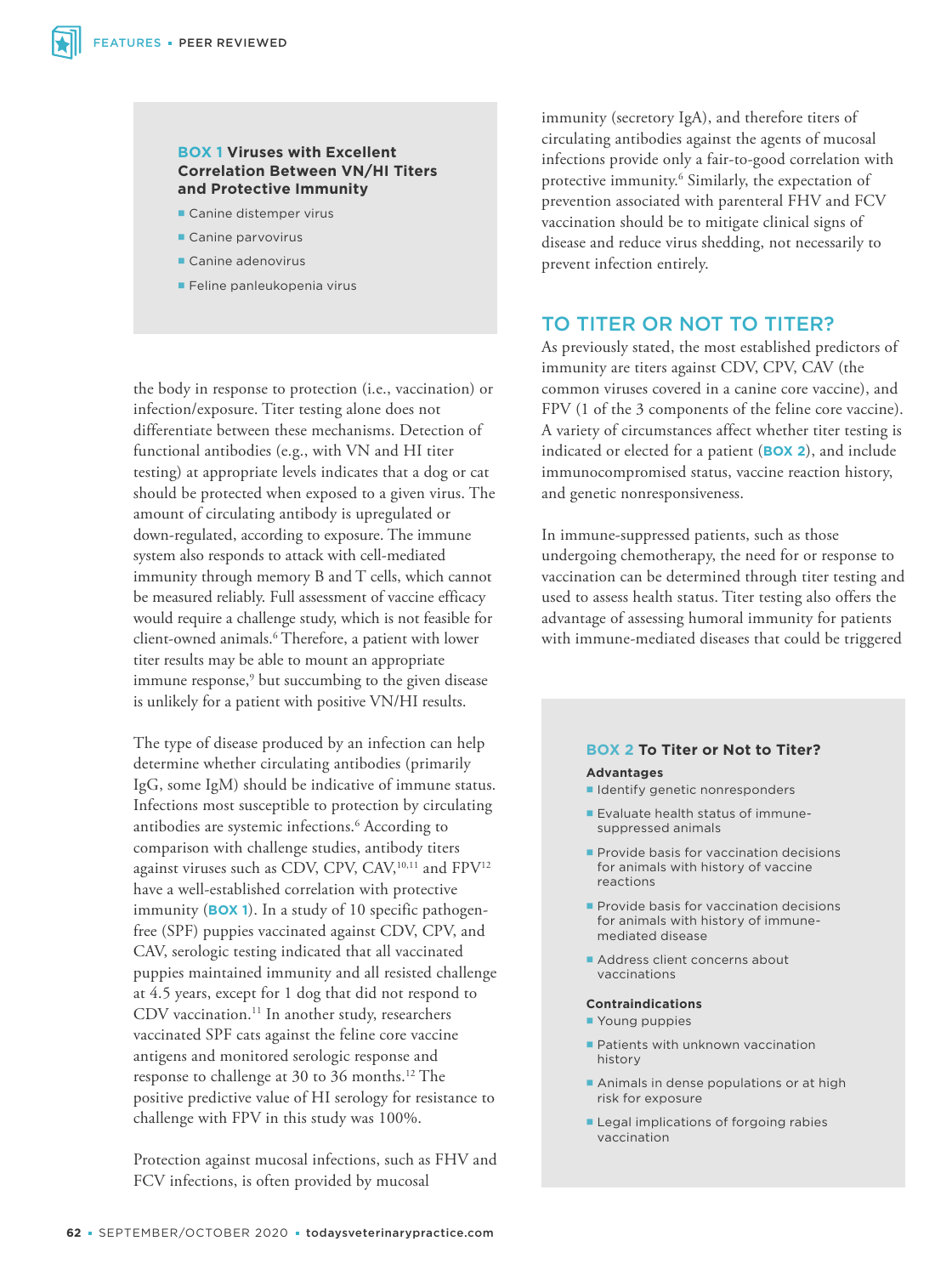by vaccination.13 Vaccine reactions can range from mild to severe, and titer testing can provide guidance for tailoring a preventive care plan for patients.<sup>14</sup> The incidence of genetic nonresponders, or animals with the inability to mount an appropriate immune response after vaccination, ranges from 1 in 1000 dogs for CPV to 1 in 5000 dogs for CDV.<sup>3</sup> The 2016 WSAVA vaccination guidelines suggest that screening puppies after they have received their initial series of vaccinations can identify these nonresponders.<sup>3</sup> Veterinarians may also recommend titer testing when clients are concerned about "overvaccinating."

Titer testing is not appropriate for all situations, and decisions to measure titers or vaccinate should be discussed and agreed upon within the context of a valid veterinarian/client/patient relationship. In accordance with the American Veterinary Medical Association vaccination principles,<sup>15</sup> the duration of immunity after vaccination depends on patient health status, type of vaccination used (e.g., modified live, killed), patient age, and patient exposure risk. These factors must all be considered when making decisions about vaccination and whether titer testing is appropriate. Titer testing results should be interpreted cautiously for young puppies or kittens because of the inability of testing to differentiate between maternal antibodies and antibodies present in response to vaccination.13 Because core vaccine titer testing cannot differentiate between immunity resulting from vaccination and immunity resulting from exposure or infection, it may not be appropriate for guiding vaccination decisions in dense population situations. However, ELISA titer testing may help inform population management decisions in the event of an outbreak of CPV or CDV in a shelter.<sup>7</sup> Titer testing does not reflect future immunity and provides only a snapshot of the immune system at the time that the sample was taken; therefore, animals exposed to a high burden of infectious agents or animals with concurrent illness may not demonstrate protective immunity despite historically positive titers. Neither vaccination nor titer testing results absolutely ensure immunity; however, these methods can be used in synergy to provide the best preventive care plan for each pet.

## HOW DO I INCORPORATE TITER TESTING INTO MY PRACTICE?

Some practices use and advocate for vaccine titer testing for most of their patients, and some base this testing on client request or recommend it because of an established protocol or specific medical need. Titer

testing has become more affordable and accessible than it was in the past. However, when assessing the financial burden for the client, consider the potential need for further visits and vaccination costs as the result of negative titers. Several veterinary diagnostic laboratories make this diagnostic option more budgetfriendly by offering discounted shipping and bundled deals for testing for the various pathogens (**BOX 3**).

The 2017 AAHA canine vaccination guidelines suggest incorporating titer testing into preventive care protocols at veterinarians' discretion.2 The AAHA guidelines state that vaccine titers for CPV, CDV, and CAV-2 provide a "reasonable assessment" of protective immunity and can be used to determine the need for booster vaccinations of adult dogs. If using this approach, the veterinarian should perform titer testing when the canine core vaccine is due. If positive, titer testing would be repeated in 1 year. If negative, the booster vaccine should be administered and a postvaccination titer test considered. The 2016 WSAVA vaccination guidelines recommend obtaining canine core vaccine titers at least 4 weeks after completion of the puppy series to assess for genetic nonresponders.<sup>3</sup> When reporting results to clients, consider verbiage such as "consistent with appropriate response to vaccination" rather than "positive," explaining the potential for error with any diagnostic test.

The 2013 American Association of Feline Practitioners feline vaccination guidelines do not advocate titer testing to determine the need for vaccination of cats due

#### **BOX 3 Veterinary Diagnostic Laboratories Offering VN/HI Titer Testing**

Colorado State University Veterinary Diagnostic Laboratories csu-cvmbs.colostate.edu

Cornell University Animal Health Diagnostic Center vet.cornell.edu/animal-health-diagnosticcenter

Kansas State Veterinary Diagnostic Laboratory ksvdl.org

Michigan State University Veterinary Diagnostic Laboratory cvm.msu.edu/vdl